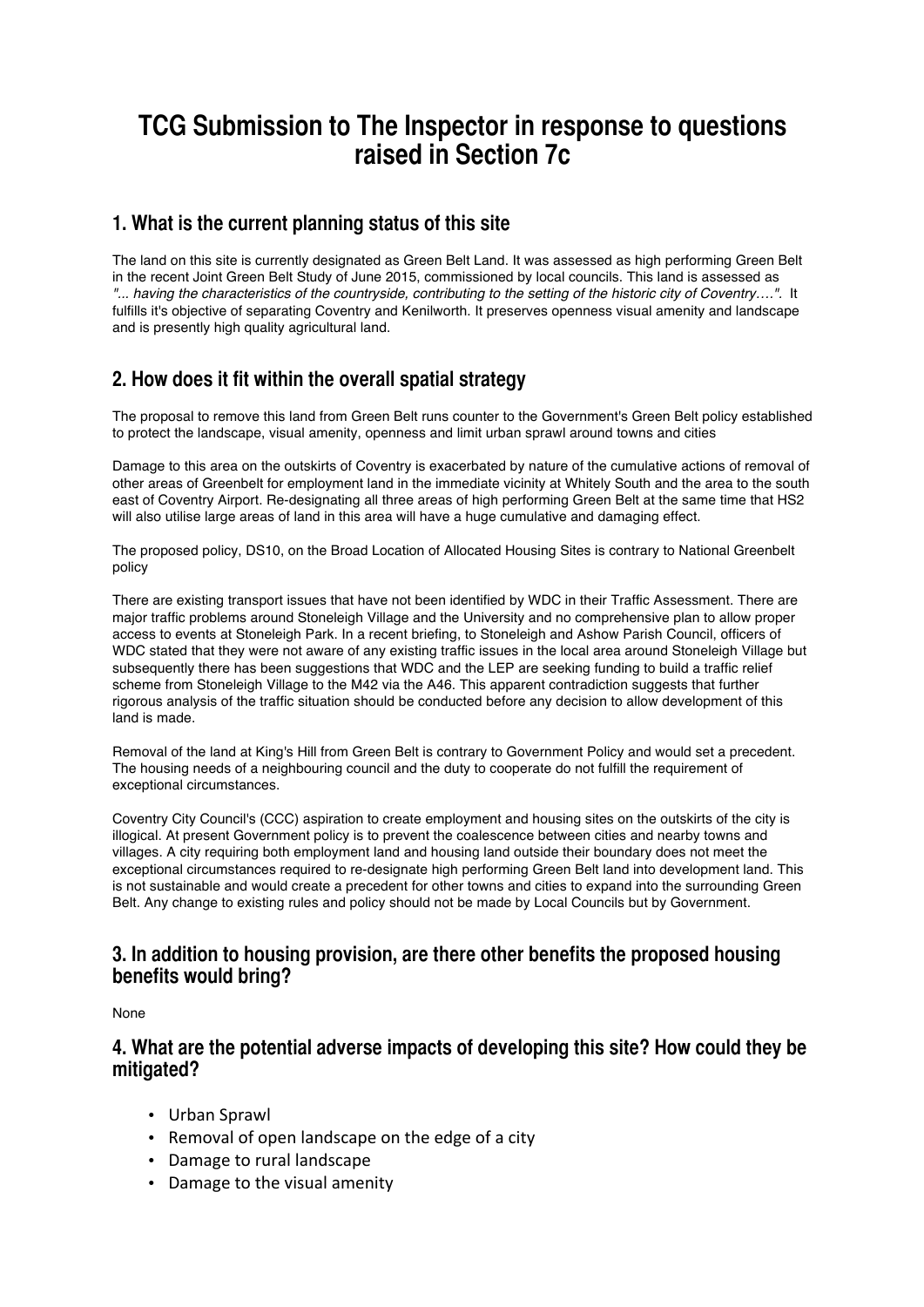- Reduction of the openness of the area
- Coalescence of Coventry and Kenilworth
- Increased traffic congestion

Serious mitigation is difficult to achieve for all the above points. However traffic congestion could be mitigated with sufficient investment. However the funding required would be huge. A detailed and funded plan to deal with the traffic issues would need to be drawn up and put out for consultation. This has not taken place and consequently it is inevitable that the proposed development of this site will lead to increased congestion. The two firm proposals to create a segregated junction at the Stoneleigh Road/A46 junction, together with traffic lights on the Stoneleigh Road/A 4115 junction are welcome and will improve access to and from the A46. However they will have no positive effect for congestion on local roads and the segregate junction could actually make matters worse.

### **5. What are the infrastructure requirements/costs and are there physical or other constraints to development? How would these be addressed?**

Listed below are just some of the infrastructure requirements for a development of the scale proposed at King's Hill:

- Roads
- Hospital capacity
- Schools
- GP surgeries
- Station
- Playgrounds
- Shops and Pubs
- Drainage and water treatment

The total cost of this infrastructure is huge. Local press reports suggest that just on the road improvement/relief scheme alone the LEP might be looking to raise £150m. However no detailed analysis, budgeting or sources of funding have been provided by WDC.

Sources of funding could come from grants, the developers and CCC who will have large windfall profits from the land at Whitley South, South East of Coventry Airport and King's Hill becoming development land if the new Local Plan is adopted. However there has been no suggestion that CCC will contribute any funding to the provision of infrastructure or amenities even though this development is intended to meet the unmet housing demands of Coventry.

No decision on removing this land from Green Belt should be made until detailed analysis is conducted and the conclusions made available.

# **6. Is the site realistically viable and deliverable?**

No

# **7. What is the expected timescale for development and is this deliverable.**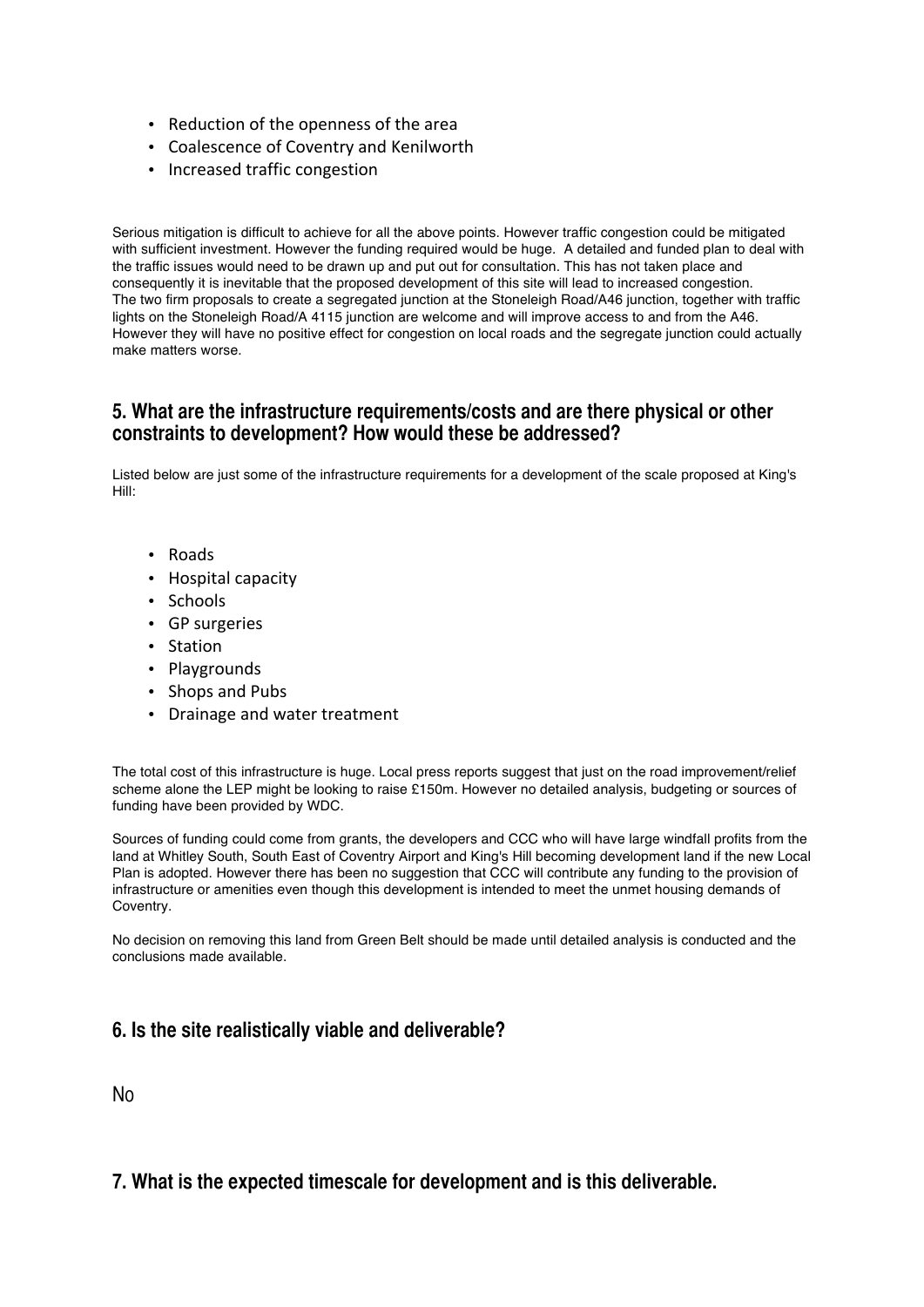Timescales are vague and dependent on whether the housing projections are accurate. The Council suggest that 17,000 houses can be built in the WDC area by 2029. King's Hill is only a part of this plan but if the demand isn't there the houses won't be built.The accuracy of forecast for housing demand are open to question. CPRE's submission to the inspector on Matter 2 analyses the accuracy of the overall provision for housing and details anomalies and inaccuracies.

Also, there is no evidence to show that private house builders and the Council together will be able to increase the construction rate of houses in order to deliver the requirement of the emerging Local plan which requires an increase to 932 dwellings per annum.

So there must be a doubt that the expected timescale is deliverable

### **8. What would the effect of the proposal on the purposes of including land within the Green Belt?**

This area of Green Belt on the edge of Coventry is fulfilling it's purpose as set out by Government Policy. The Joint Green Belt Study commissioned by local councils reinforces this assessment. Therefore removal of this land from Green Belt will have a significant detrimental effect on all the objectives that Green Belt designation sought to achieve. The proposal will inevitably degrade the openness, the landscape, visual amenity and also allow future urban sprawl.

The Joint Green Belt study states that the Green Belt in the local area fulfills its role to encourage the recycling of urban land and that significant areas previously used land remain in urban areas. Building on this area of sensitive and high performing will negate this effect.

Removing this large area of Green Belt in order to build a large number of houses is the easy option and preferred by developers but the correct but more difficult option is to develop the numerous smaller urban and Brownfield sites that are available within the region.

# **9. What would the effect on the openness of the Greenbelt?**

Building this number of houses on an area of high quality agricultural land can only result in the destruction of the openness of the Green Belt at King's Hill.

### **10. Are there exceptional circumstances which justify altering the Green Bel? If so, what are they?**

There are no exceptional circumstances that justify the altering of Green Belt at King's Hill. WDC attempt to justify this by citing duty to cooperate and housing needs of neighbouring Coventry City Council, but neither of these fulfill the exceptional circumstances as defined and required by Government policy.

The Government has consistently committed to protecting the Green Belt and has repeatedly confirmed that the single issue of unmet demand is unlikely to outweigh harm to the Green Belt

Other sites, both Brownfield and greenfield sites outside the Green Belt, are available and more suitable for development. Yet no robust and detailed appraisal of alternative sites has been carried out. There has been a lack of adequate consultation which renders the plan legally non - compliant. WDC are attempting to adopt a new Local Plan without delay because the existing plan is considerably out of date. However this does not justify the the failure to carefully examine alternative sites and also examine infrastructure requirements that would justify and mitigate altering the Green Belt. Permanence is a feature of Green Belt and any decision to change it's status should be considered carefully however it appears that the decision to develop King's Hill has been rushed into modified version of the emerging Local Plan without sufficient justification, consultation or planning.

In the Distribution of Development Strategy Paper HO25PM WDC (para 14) ask three questions in their approach to assessing Exceptional Circumstances:

#### *Is there an essential need that has to be met? if yes….*